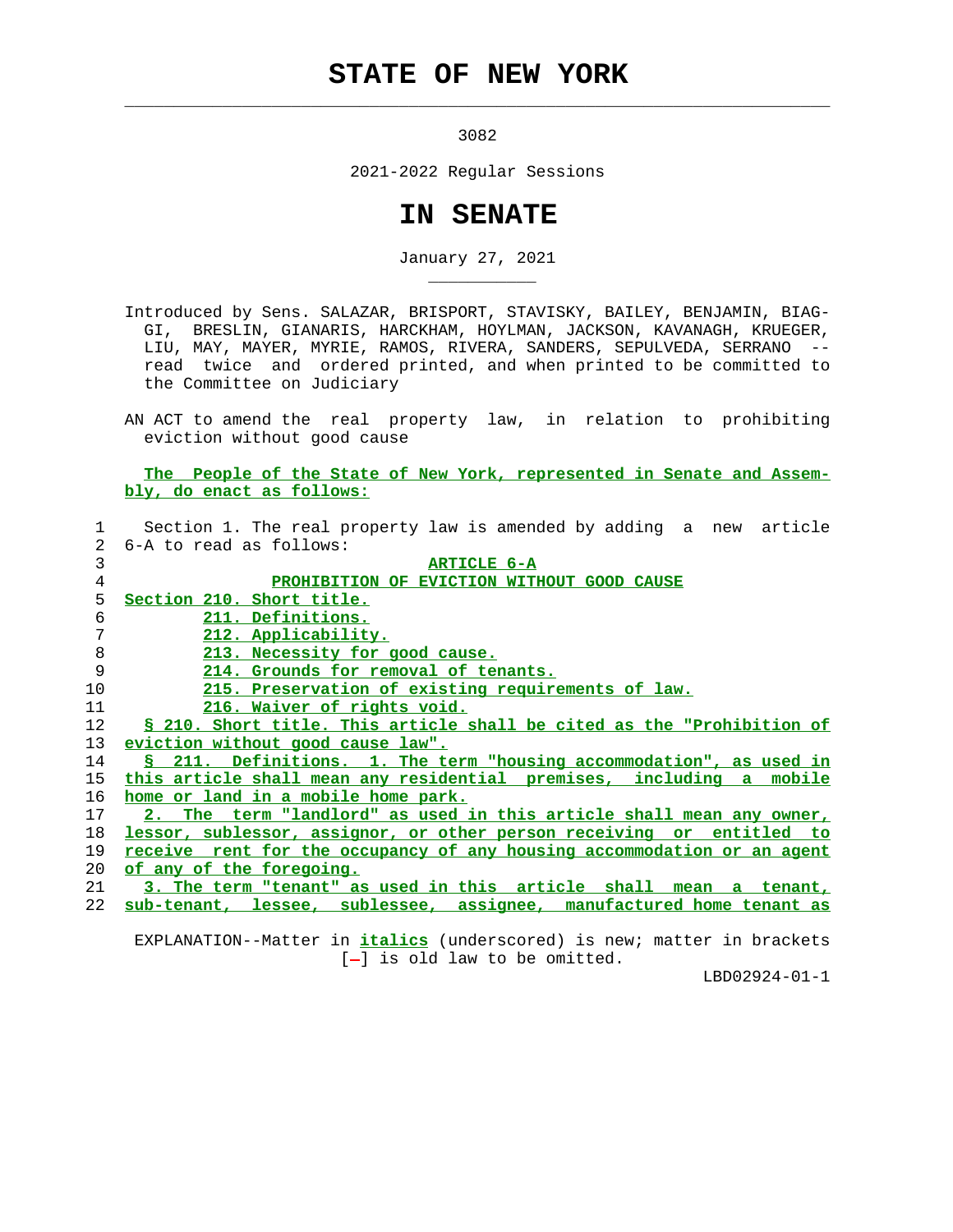S. 3082 2

**defined in paragraph one of subdivision a of section two hundred thir- ty-three of this chapter, an occupant of a rooming house or hotel as defined in section seven hundred eleven of the real property actions and proceedings law or any other person entitled to the possession, use or occupancy of any housing accommodation. 4. The term "rent" as used in this article shall mean any consider- ation, including any bonus, benefit or gratuity demanded or received for or in connection with the possession, use or occupancy of housing accom- modations or the execution or transfer of a lease for such housing accommodations. 5. The term "disabled person" as used in this article shall mean a person who has an impairment which results from anatomical, physiolog- ical or psychological conditions, other than addiction to alcohol, gambling, or any controlled substance, which are demonstrable by medically acceptable clinical and laboratory diagnostic techniques, and which are expected to be permanent and which substantially limit one or more of such person's major life activities. § 212. Applicability. This article shall apply to all housing accommo- dations except: 1. owner-occupied premises with less than four units; 2. premises sublet pursuant to section two hundred twenty-six-b of this chapter, or otherwise, where the sublessor seeks in good faith to recover possession of such housing accommodation for his or her own personal use and occupancy; 3. premises the possession, use or occupancy of which is solely inci- dent to employment and such employment is being lawfully terminated; and 4. premises otherwise subject to regulation of rents or evictions pursuant to state or federal law to the extent that such state or feder- al law requires "good cause" for termination or non-renewal of such tenancies. § 213. Necessity for good cause. No landlord shall, by action to evict or to recover possession, by exclusion from possession, by failure to renew any lease, or otherwise, remove any tenant from housing accommo- dations covered by section two hundred twelve of this article except for good cause as defined in section two hundred fourteen of this article. § 214. Grounds for removal of tenants. 1. No landlord shall remove a tenant from any housing accommodation, or attempt such removal or exclu- sion from possession, notwithstanding that the tenant has no written lease or that the lease or other rental agreement has expired or other- wise terminated, except upon order of a court of competent jurisdiction entered in an appropriate judicial action or proceeding in which the petitioner or plaintiff has established one of the following grounds as good cause for removal or eviction: (a) The tenant has failed to pay rent due and owing, provided however that the rent due and owing, or any part thereof, did not result from a rent increase which is unreasonable or imposed for the purpose of circumventing the intent of this article. In determining whether all or part of the rent due and owing is the result of an unreasonable rent increase, it shall be a rebuttable presumption that the rent for a dwelling not protected by rent regulation is unreasonable if said rent has been increased in any calendar year by a percentage exceeding either three percent or one and one-half times the annual percentage change in the Consumer Price Index for the region in which the housing accommo-**

**dation is located, as established the August preceding the calendar year**

**in question, whichever is greater;**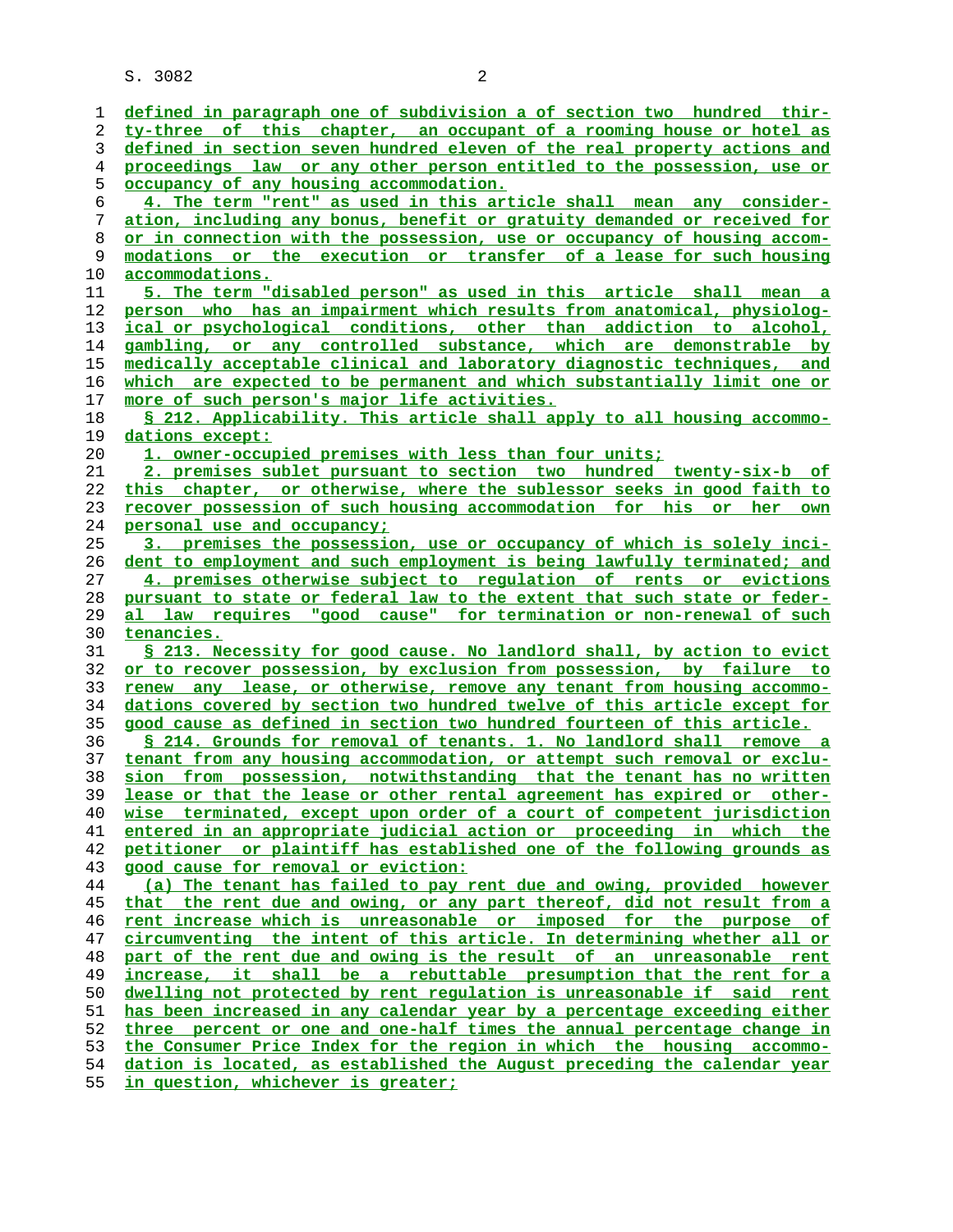S. 3082 3

**(b) The tenant is violating a substantial obligation of his or her tenancy, other than the obligation to surrender possession, and has failed to cure such violation after written notice that the violation cease within ten days of receipt of such written notice, provided howev- er, that the obligation of tenancy for which violation is claimed was not imposed for the purpose of circumventing the intent of this article; (c) The tenant is committing or permitting a nuisance in such housing accommodation, or is maliciously or by reason of negligence damaging the housing accommodation; or the tenant's conduct is such as to interfere with the comfort of the landlord or other tenants or occupants of the same or adjacent buildings or structures; (d) Occupancy of the housing accommodation by the tenant is in violation of or causes a violation of law and the landlord is subject to civil or criminal penalties therefore; provided however that an agency of the state or municipality having jurisdiction has issued an order requiring the tenant to vacate the housing accommodation. No tenant shall be removed from possession of a housing accommodation on such ground unless the court finds that the cure of the violation of law requires the removal of the tenant and that the landlord did not through neglect or deliberate action or failure to act create the condition necessitating the vacate order. In instances where the landlord does not undertake to cure conditions of the housing accommodation causing such violation of the law, the tenant shall have the right to pay or secure payment in a manner satisfactory to the court, to cure such violation provided that any tenant expenditures shall be applied against rent to which the landlord is entitled. In instances where removal of a tenant is absolutely essential to his or her health and safety, the removal of the tenant shall be without prejudice to any leasehold interest or other right of occupancy the tenant may have and the tenant shall be entitled to resume possession at such time as the dangerous conditions have been removed. Nothing herein shall abrogate or otherwise limit the right of a tenant to bring an action for monetary damages against the landlord to compel compliance by the landlord with all applicable state or municipal laws or housing codes; (e) The tenant is using or permitting the housing accommodation to be used for an illegal purpose; (f) The tenant has unreasonably refused the landlord access to the housing accommodation for the purpose of making necessary repairs or improvements required by law or for the purpose of showing the housing accommodation to a prospective purchaser, mortgagee or other person having a legitimate interest therein; (g) The landlord seeks in good faith to recover possession of a hous- ing accommodation located in a building containing fewer than twelve units because of immediate and compelling necessity for his or her own personal use and occupancy as his or her principal residence, or the personal use and occupancy as principal residence of his or her spouse, parent, child, stepchild, father-in-law or mother-in-law, when no other suitable housing accommodation in such building is available. This para- graph shall permit recovery of only one housing accommodation and shall not apply to a housing accommodation occupied by a tenant who is sixty- two years of age or older or who is a disabled person; (h) The landlord seeks in good faith to recover possession of any or all housing accommodations located in a building with less than five units to personally occupy such housing accommodations as his or her principal residence.**